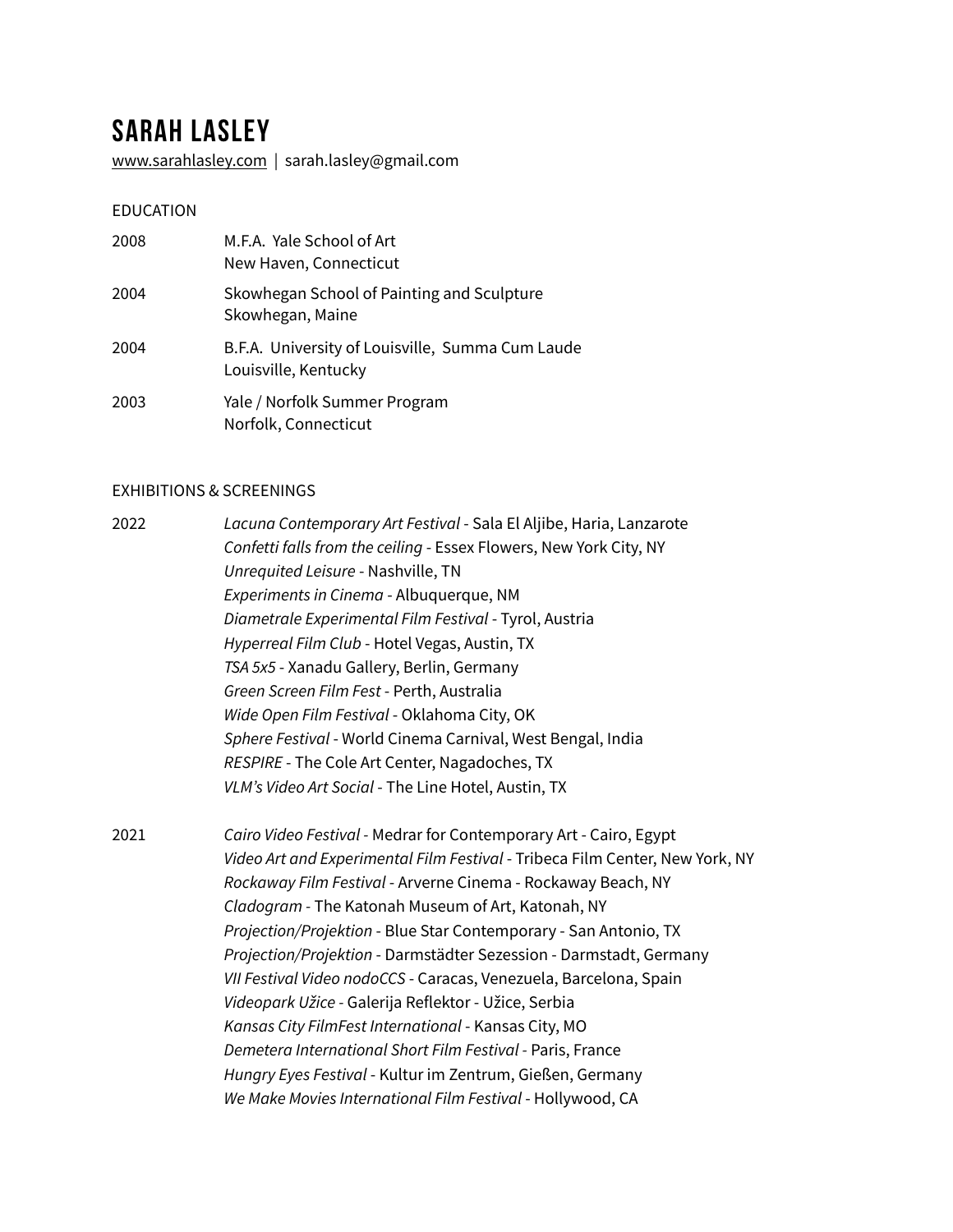|      | Frame and Frequency VI - Kaplan Gallery, VisArts Center - Rockville, MD<br>Hustle Town Cine Flow Festival - Houston, TX<br>SPE (Society for Photographic Education) Media Festival - online due to Covid<br>Sexy Sex, Gallery Perchée - online due to Covid                                                                                                                                                                                                                                                                                                                                                                                            |
|------|--------------------------------------------------------------------------------------------------------------------------------------------------------------------------------------------------------------------------------------------------------------------------------------------------------------------------------------------------------------------------------------------------------------------------------------------------------------------------------------------------------------------------------------------------------------------------------------------------------------------------------------------------------|
| 2020 | Transient Visions - Spool Contemporary Art Space, Johnson City, NY<br>International Limestone Coast Video Art Festival - Mount Gambier, Australia<br>The Casserole Series - online exhibition cur. Colleen Pesci<br>Strangelove Time-Based Media Festival - London, UK<br>Tell Me - Impact Theatre NYC Performance Salon, New York, NY<br>The 7th Art Festival of Miami - Miami, FL<br>Art Teleported - The Box Factory, Ridgewood, NY<br>Worldwide Women's Film Festival - Scottsdale, AZ<br>New Media from San Antonio - Luis Leu Gallery, Karlsruhe, Germany<br>Eurocinema Film Festival - Geneva, Switzerland                                      |
| 2019 | Video Snack - Virginia Commonwealth University, Richmond, VA<br>KMAC Triennial - Kentucky Museum of Art and Craft, Louisville, KY<br>Contemporary Landscape - CICA Museum, Gimpo, South Korea<br>Cuzco Underground Cinema Festival - Municipal Theatre of Cusco, Peru<br>Malta Film Festival - Eden Cinema, Malta<br>Rome Film Awards - Rome, Italy<br>XIX Biennial Art Exhibition - UTSA Gallery, San Antonio, TX                                                                                                                                                                                                                                     |
| 2018 | AVIFF Cannes Art Film Festival - Cannes, France<br>Around International Film Festival - Barcelona, Spain<br>Five Continents International Film Festival - Anzoategui, Venezuela<br>Tlanchana Festival for Film and Digital Art - Metepec, Mexico<br>CinqueTerre FilmFest - Cinque Terre, Italy<br>OGA VideoArt Exhibitions - Rome, Italy<br><i>Tangents of an Origin -</i> aCinema Space Film Program, Milwaukee, WI<br>Creative Space for Lease - JUDY, Los Angeles, CA cur. Selby Nimrod<br>World Film Fair NYC - New York, NY<br>this is not a sentence - The Blockhouse, Bloomington, IN<br>Say My Name - Fuller Projects Gallery, Bloomington, IN |
| 2017 | A Room Behind a Room: Recent Trends in Video Art - Lesley Heller Workspace, NYC<br>Blue Magpie Experimental Film Series - Hsinchu City, Taiwan<br>Chicago Amarcord Arthouse Television & Video Festival - Chicago, IL<br>Twisted Oyster Film Festival - Comfort Station, Chicago, IL<br>Arizona Sunburn Film Festival - Tucson, AZ<br>STATIONTOSTATION - Grunwald Gallery, Bloomington, IN<br>Dreams and Reality - Fuller Projects Gallery, Bloomington, IN                                                                                                                                                                                            |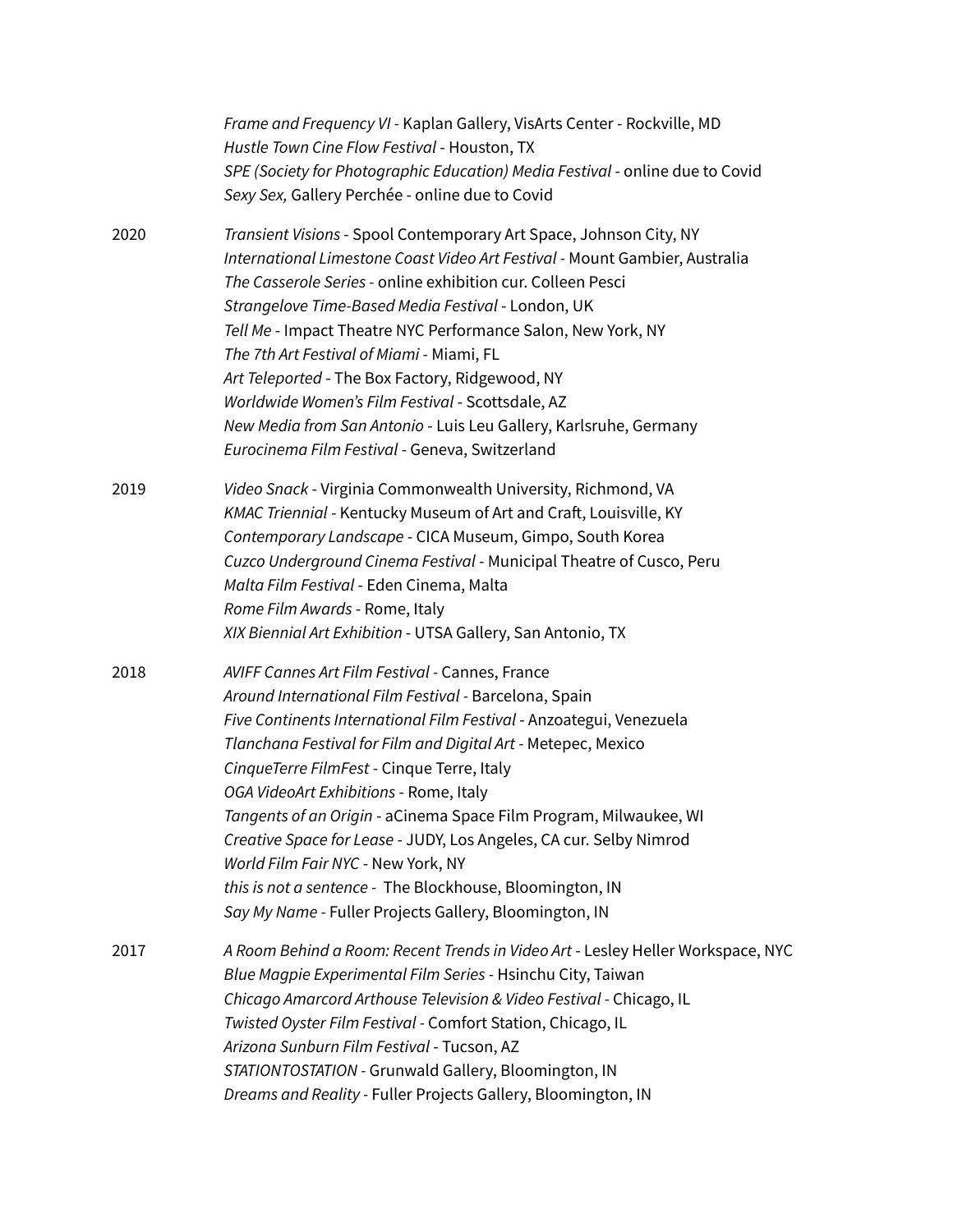|      | The Body: A Salon - Lucid Body Studio, New York, NY                                                                                                                                                                                                          |
|------|--------------------------------------------------------------------------------------------------------------------------------------------------------------------------------------------------------------------------------------------------------------|
| 2016 | All Byte: Feminist Intersections in Video Art - Franklin Street Works, Stamford, CT<br>Queer Film Festival - Eugene, OR<br>Video Snack 5 - Vox Populi Gallery, Philadelphia, PA<br>BODY DOUBLES - No Pop Gallery, New Haven, CT                              |
| 2015 | SELECT Air Fair - Center 548, New York, NY<br>SCRNS: drag it out - El Rio, San Francisco, CA<br>One Plus One - Burt Chernow Gallery, Bridgeport, CT                                                                                                          |
| 2014 | Fem/me - The Space, New Haven CT                                                                                                                                                                                                                             |
| 2013 | THE DOUBLE - Cabinet, New York, NY & LAXART, Los Angeles, CA<br>The Woodpile - Woodpile Gallery, Brooklyn NY                                                                                                                                                 |
| 2012 | Flyover Film Festival - Louisville, KY<br>Summer Heat - Land of Tomorrow Gallery, Louisville, KY<br>Fireside Follies - Brooklyn Fireproof, Brooklyn, NY<br>Channel Z - Zephyr Gallery, Louisville, KY                                                        |
| 2011 | Zero Film Festival - New York, NY<br>New York International Film Festival - New York, NY<br>CineGear Expo Film Series - Paramount Studios, Los Angeles, CA<br>Female Shorts - The Target Gallery, Alexandria, VA<br>FirstFridays - BFP Gallery, Brooklyn, NY |
| 2010 | Talking Pictures Film Festival - Chicago, IL<br>Introduction - The Cabernet Initiative, Brooklyn, NY<br>LOOP Barcelona International Festival & Fair for Video Art - Barcelona, Spain<br>New Haven Underground Film Festival - Hartford, CT                  |

## ACADEMIC EXPERIENCE

| $2019 - 22$ | <b>Assistant Professor</b><br>New Media, 3D Animation - University of Texas San Antonio, San Antonio, Texas                                   |
|-------------|-----------------------------------------------------------------------------------------------------------------------------------------------|
|             | Lecturer                                                                                                                                      |
| $2016 - 18$ | Interactive Multimedia - Indiana University, Bloomington, IN                                                                                  |
| $2009 - 16$ | Digital Video Art - Yale University, New Haven, CT                                                                                            |
| $2016 - 20$ | Director of Documentary Film Program - Choate Rosemary Hall, Wallingford, CT                                                                  |
| 2018        | Director of Free Teen Film Program - Black Vulture Project, Paoli, IN<br>Three-day self-funded intensive filmmaking and storytelling workshop |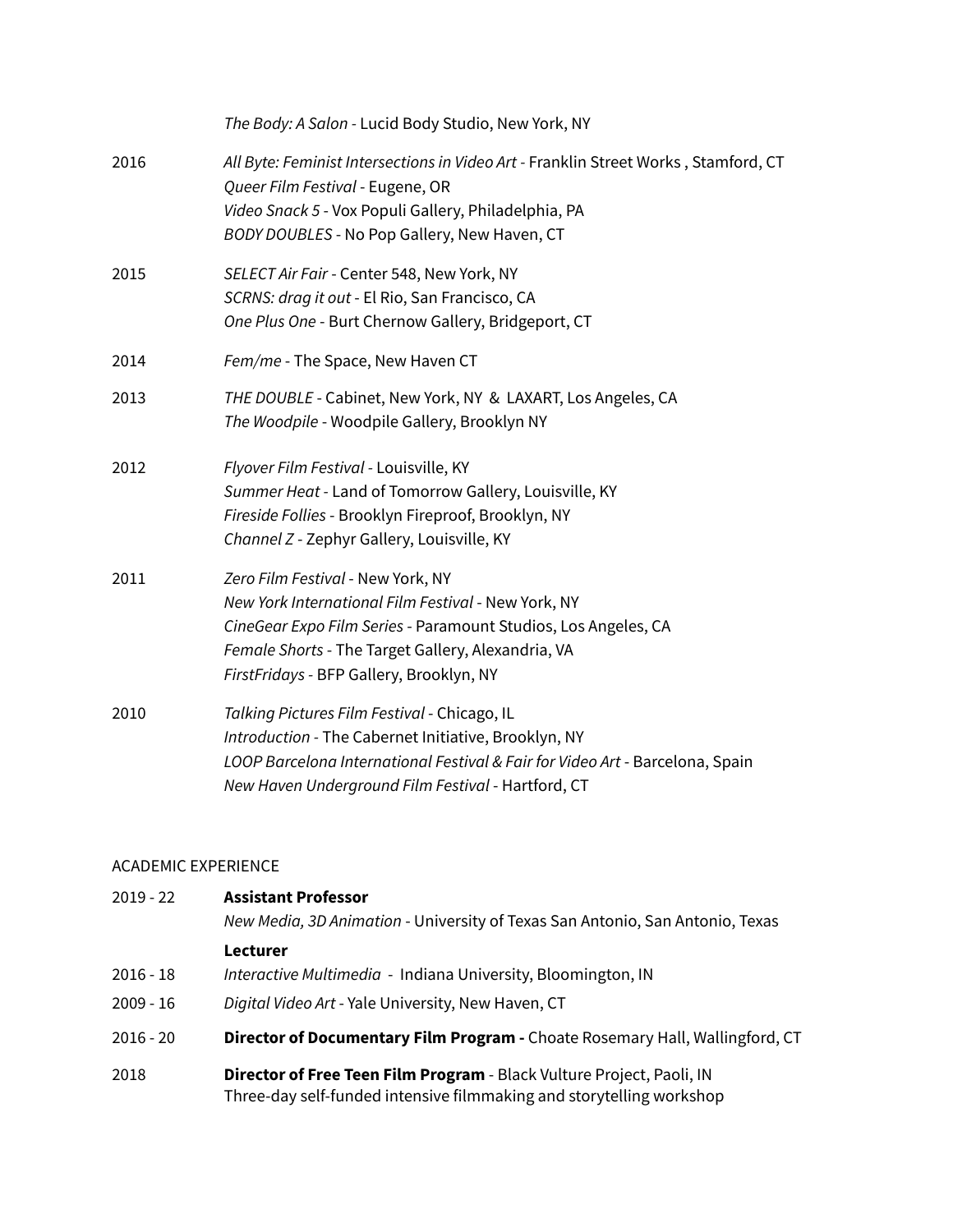for high school and middle school students in rural Indiana cities

# **Visiting Artist**

| 2021 | Lewis & Clark College, Portland, OR<br>Wofford College, Spartanburg, SC                                                                      |
|------|----------------------------------------------------------------------------------------------------------------------------------------------|
| 2017 | Yeshiva University, New York, NY<br>University of Connecticut Stamford, Stamford, CT<br>Southern Connecticut State University, New Haven, CT |
| 2013 | Shintaro School of Design, University of Bridgeport, Bridgeport, CT                                                                          |
| 2012 | Yale / Norfolk Summer Program, Norfolk, CT                                                                                                   |
| 2011 | Ursinus College, Collegeville, PA                                                                                                            |

# SELECTED PROFESSIONAL COLLABORATIONS

|              | <b>Animation/Visual Effects</b>                                                                                                                                                                        |
|--------------|--------------------------------------------------------------------------------------------------------------------------------------------------------------------------------------------------------|
| 2022         | Gary Vee NFT Program - Inc. Magazine                                                                                                                                                                   |
| 2021         | Isolation to Creation - Work in Process, Guggenheim Museum of Art<br>Two Poets and a River - documentary feature dir. Richard Wolf                                                                     |
| 2018         | Things Fall Where They Lie - feature documentary dir. Nicole Peyrafitte<br>Spectrum Triple/Double Play - Spectrum Cable commercial                                                                     |
| 2016<br>2015 | What Madness Lies Within - feature documentary dir. Sandra Luckow<br>Come to Your Senses - Panda Bear music video dir. Sam Fleischner<br>CAROL - feature film dir. Todd Haynes starring Cate Blanchett |
| $2010 - 14$  | Martha Stewart Living, Everyday Food, Martha Stewart Weddings,<br>Martha Stewart's Cooking School (aired on PBS) - Martha Stewart Omnimedia                                                            |
| 2014         | Alien Days - MGMT music video                                                                                                                                                                          |
| $2011 - 13$  | Parade Magazine - Condé Nast                                                                                                                                                                           |
| 2013         | Stand Clear of the Closing Doors - feature film dir. Sam Fleischner<br>(winner of the Audience Award at the Tribeca Film Festival)                                                                     |
|              | Projection Technician/Designer, Live Camera Operator,<br>Cinematographer, Performer                                                                                                                    |
| 2012         | Amanda Palmer's Theatre is Evil world tour<br>Polly and The Bed Song - Amanda Palmer music videos                                                                                                      |
| 2012         | JIB - live film and performance dir. Michael McQuilken, Yale School of Drama                                                                                                                           |
|              | <b>Projection Designer</b>                                                                                                                                                                             |
| 2018-20      | Gaslit, The Lights ARE Flickering! - Virago Theatre Company, New York, NY                                                                                                                              |
| 2012         | Woman Bomb - performance theatre project dir. Charlotte Brathwaite<br>Baryshnikov Arts Center, New York NY                                                                                             |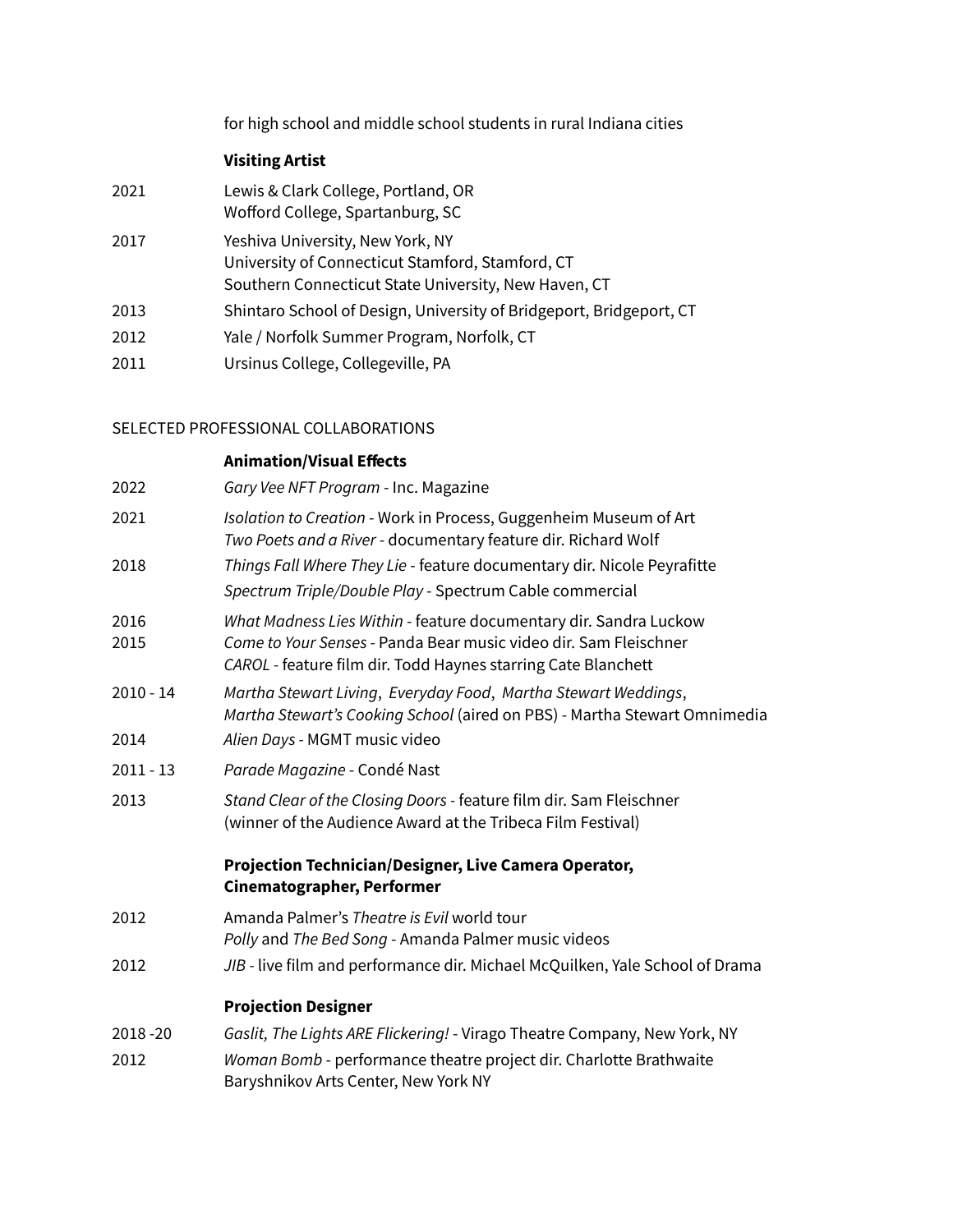| 2011 | Estrella Cruz (The Junkyard Queen) - dir. Jen Wineman<br>Ars Nova Theatre, New York, NY |
|------|-----------------------------------------------------------------------------------------|
|      | Blood Dazzlers - dir. Patricia McGregor<br>Harlem Stage, New York, NY                   |
| 2010 | STREB: Kiss the Air - Elizabeth Streb Dance Company<br>Park Avenue Armory, New York, NY |

## GRANTS & AWARDS

| 2022 | Best Film - Green Screen Film Fest - Winner                                                                                                                                                                                                                                                                                                                                                                                             |
|------|-----------------------------------------------------------------------------------------------------------------------------------------------------------------------------------------------------------------------------------------------------------------------------------------------------------------------------------------------------------------------------------------------------------------------------------------|
|      | Best Actor Female - Green Screen Film Fest - Winner                                                                                                                                                                                                                                                                                                                                                                                     |
| 2021 | NEA Grant for the Arts: South Texas Life and Visual Culture<br>Blue Star Contemporary Projection/Projektion - Grand Prize Winner<br>VII Festival Video nodoCCS - Second Place Winner<br>Maverick Movie Awards, Best Short Film - Nominee<br>President's Distinguished Achievement Award in Performance, Creative<br>Production, or Other Scholarly Achievement, UTSA<br>Classroom to Career Grant - Center for Student Excellence, UTSA |
|      | Study Abroad Faculty Exploration Grant - Center for Student Excellence, UTSA                                                                                                                                                                                                                                                                                                                                                            |
| 2019 | Paul Hanna Keynote Lecturer, Texas Association of School Administrators                                                                                                                                                                                                                                                                                                                                                                 |
| 2018 | Faculty Travel Fellowship, Indiana University<br>Themester Collaborative Grants, Indiana University                                                                                                                                                                                                                                                                                                                                     |
| 2017 | Faculty Travel Fellowship, Indiana University                                                                                                                                                                                                                                                                                                                                                                                           |
| 2008 | Toby Devan Lewis Scholarship, Yale School of Art                                                                                                                                                                                                                                                                                                                                                                                        |
| 2004 | Ellen Battell Stoeckel Fellowship, Yale-Norfolk Program                                                                                                                                                                                                                                                                                                                                                                                 |
| 2000 | Marie Walsh Sharpe Fellowship<br>Kenady Lynne Hendershot Full Scholarship, University of Louisville                                                                                                                                                                                                                                                                                                                                     |

## BIBLIOGRAPHY *(chronological)*

Gor, Clarie. ["Your Love is a Transient Dream"](https://stillpointmag.org/issue/s4-touch/) paired with my video for Stillpoint Magazine. TOUCH Supporter Issue 4. February 22, 2022.

Jenkins, Mark. "In the galleries: An intimate panorama of video art's variety and breadth" The Washington Post. June 25, 2021.

Tresp, Lauren. ["Flights of Fancy: Vol 2"](https://southwestcontemporary.com/sarah-lasley/) Southwest Contemporary. April 30, 2021.

Copeland, Collette. "[My Glasstire Writing Residency at Artpace San Antonio: Week 2](https://glasstire.com/2021/01/18/an-informal-residency-at-artpace-san-antonio/)" Glasstire. January 18, 2021.

Kim, Leejin. ["Into the Clouds: New Media Art 2021](https://www.goodreads.com/book/show/56645540-into-the-clouds)" CICA Press. February 1, 2021.